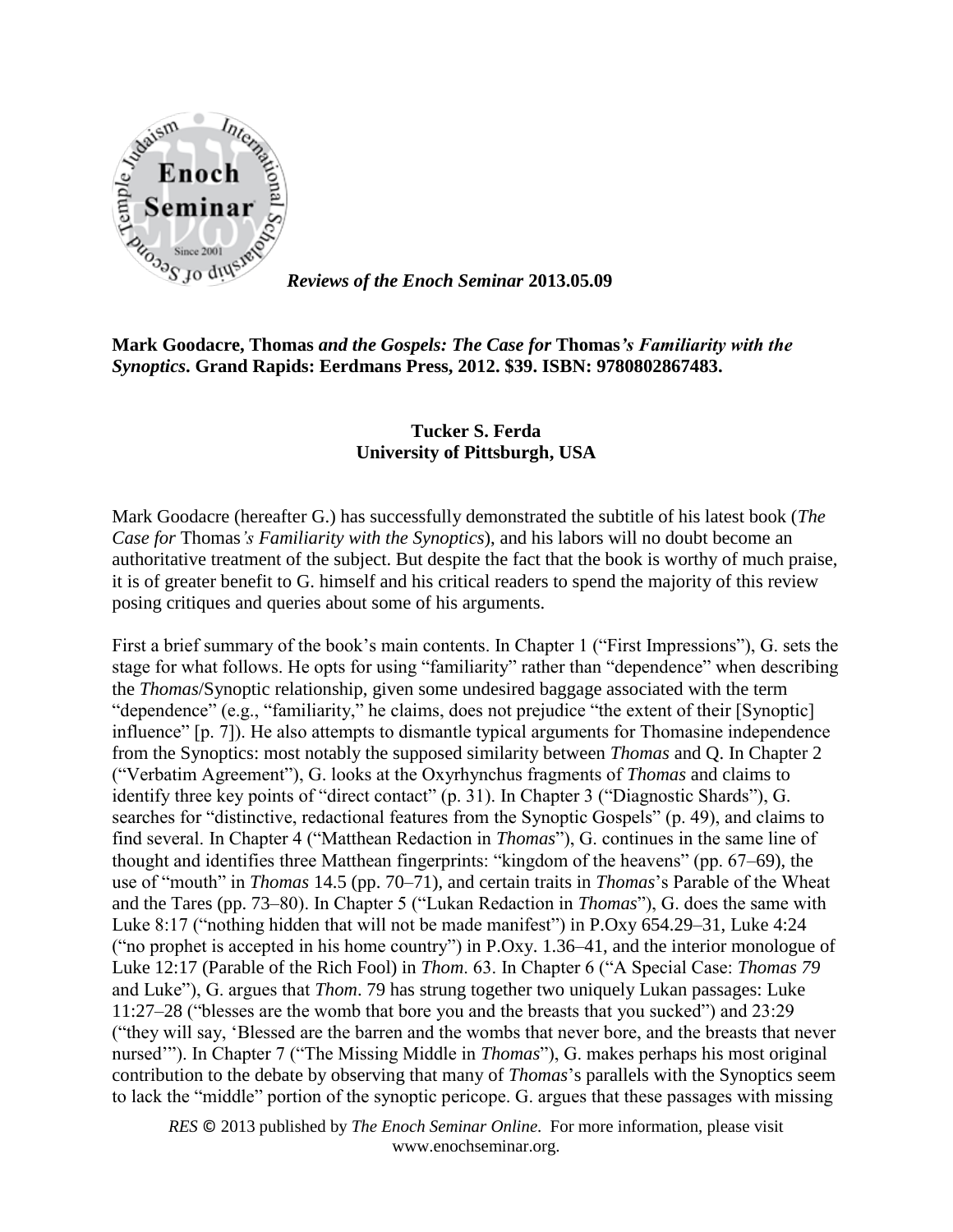middles presuppose the very material that *Thomas* has failed to provide his reader. In Chapter 8 ("Orality, Literacy, and *Thomas*"), G. critiques the view that *Thomas* has "a fundamentally oral disposition" (p. 153). He grants that the somewhat random order of sayings in *Thomas* may suggest that the author was "accessing the Synoptic materials from his memory" (p. 151), but, nonetheless, G. argues that the verbatim links between *Thomas* and the Synoptics suppose a direct "source consultation" (p. 150). In Chapter 9 ("Dating *Thomas* and the Gospels"), G. dates all of the Synoptics post-70 and claims to find echoes of the destruction of the temple in *Thom*. 71 and the Bar Kokhba revolt in *Thom*. 68. Thus, he dates *Thomas* to the 140s. In Chapter 10 ("Secrecy, Authority, and Legitimation"), G. goes a step further and considers "how" and "why" *Thomas* used the Synoptics. His suggestion is that *Thomas* adopted the Synoptics as "an authenticating device" (p. 172) which served the purpose of "allaying the impact" of *Thomas*'s "striking new sayings" (p. 181).

As mentioned above, the cumulative force of G.'s 10 chapters make a strong case for *Thomas*'s use of the Synoptics. But, at least for this reviewer, some questions remained. Here are four.

(1) In Chapter 1, it is not apparent that G.'s decision to use "familiarity" over "dependence" actually clarifies the argument. One reason is that G. continues to use "independence" when talking about the views of Koester, Patterson, and DeConick, which he opposes. One naturally thinks of "dependence" as its corollary. Another reason is that G. frequently claims to identify "direct contact between the texts" (p. 32; cf. pp. 37, 122), which sounds a lot like "dependence." Further, G. initially rejects using "dependence" on the grounds that the term assumes too much, but it seems instead that "familiarity" assumes more still. For G., "familiarity" covers both "direct contact" as well as general "inconcinnity" due to *Thomas*'s use of oral tradition (e.g., p. 126). Of course there is nothing implausible with the scenario of *Thomas* being familiar with the Gospels in both written and oral form. But some readers may take G.'s "familiarity" as a methodological sleight of hand, whereby G. counts as positive evidence for his argument not only verbatim links between *Thomas* and the Synoptics, but also more subtle "allusions."

(2) In Chapter 2, none of G.'s "verbatim agreements" are that compelling when it comes to establishing "direct contact" between *Thomas* and the Synoptics (p. 31). G.'s argument essentially boils down to this: it is implausible that a thirteen word agreement in P.Oxy 1.1–4 with Matt 7:5//Luke 6:42, a "striking and unusual expression" (p. 35) in P.Oxy 654.15–16 and Luke 17:21, and an eight word agreement in P.Oxy 654.25–26 with Matt 19:30/Mark10:31 could be ascribed to knowledge of oral tradition. But this is problematic for two reasons. First, I doubt this issue can be settled by simply pointing to what is commonly "characteristic of direct contact between texts" (p. 32). We have to look at the specific case at hand. And in each of these three texts we have quite memorable sayings, the "punchlines" in fact. Second, G. does not address an interesting parallel to his discussion at this point: debates about the form(s) of media that best account for a similar usage of NT documents in Patristic writers. It is, of course, debated if Ignatius of Antioch was familiar with written Gospels and/or oral traditions, and the evidence is often inconclusive. Is the situation that different for *Thomas*? A quick search of each of G.'s three examples in the online *Thesaurus Linguae Graecae* yields numerous texts with the exact same "verbatim agreement" that G. finds so striking in *Thomas*. Is it also necessary to posit "direct contact" with written texts to explain these agreements? That seems doubtful.

*RES* © 2013 published by *The Enoch Seminar Online*. For more information, please visit www.enochseminar.org.